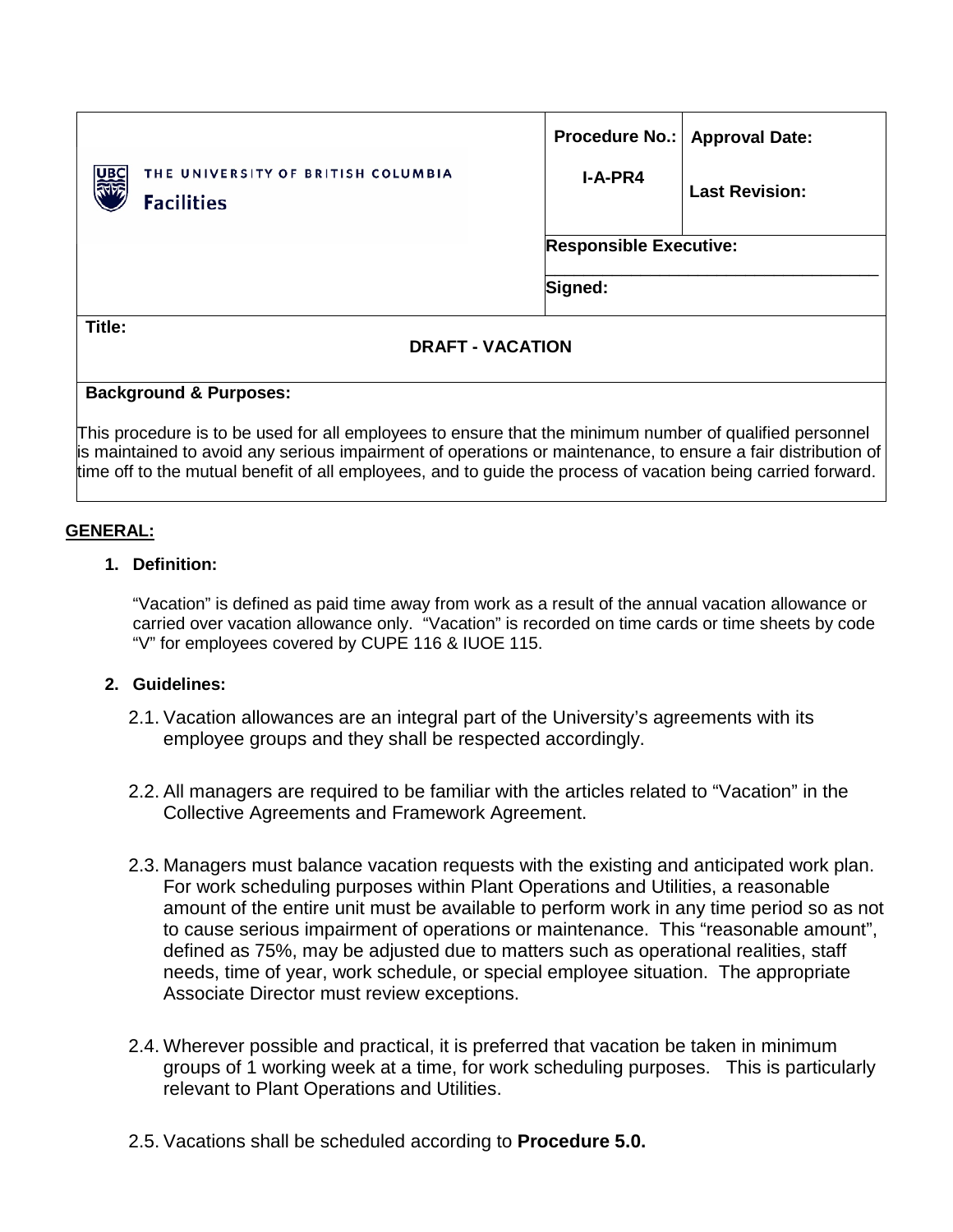- 2.6. It is to the benefit of the employee and the department that unscheduled vacation requests be made in writing as far in advance as possible in order to review and consider in relation to the work schedule. Managers will make every reasonable effort to accommodate the interests of both the employee and the Department.
- 2.7. With respect to CUPE 116 employees, all vacation leave must be taken by December 31<sup>st</sup>, except that at an employee's discretion, five (5) days may be carried over into the following calendar year. An employee may carry over an additional five (5) days of vacation for use in the following year provided that there is an agreement with the Department.
- 2.8. With respect to IUOE employees, all vacation leave must be taken by December 31<sup>st</sup>, except that a maximum of two (2) weeks may be carried over into the following calendar year subject to mutual agreement with Department Associate Director or Director.
- 2.9. With respect to AAPS members, all vacation leave must be taken by December 31<sup>st</sup>, except that a maximum of two (2) weeks may be carried over into the following calendar year with the approval of the Manager.

### **3. Exceptions and Special Circumstances:**

3.1. Requested exceptions and special circumstances must be referred to applicable Director and Facilities Director of H.R. and Administration including all requests for carry-forward of vacation beyond the amounts outlined in 3.7, 3.8 and 3.9.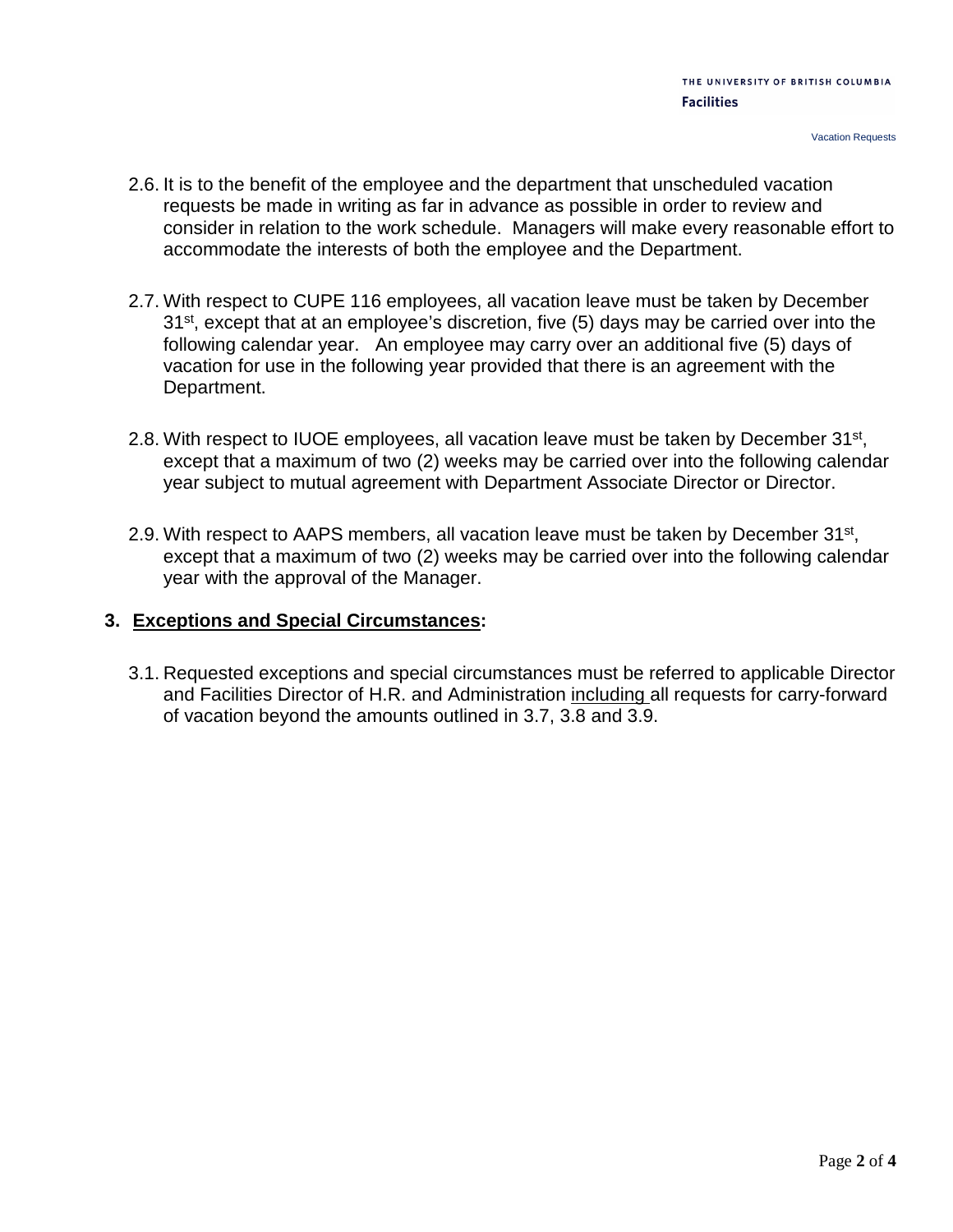#### **4. PROCEDURES**

**Approved: Revised:** 

- 4.1. Facilities Department Payroll will provide vacation balance and entitlements by crew to each department by end of January.
- 4.2. For unionized staff, vacation Schedule sheets (available through Payroll) shall be posted in each crew or shop office at the beginning of each calendar year.
- 4.3. For unionized staff, the Vacation Schedule sheets shall contain the names of all crew of shop employees in order of seniority, their annual vacation allotment, and carried over vacation.
- 4.4. For unionized staff, employees may indicate on the Vacation Schedule sheets the dates they prefer to take their vacation, prior to March 1<sup>st</sup>. Permission shall not be withheld unjustly. Scheduling of vacations for unionized staff shall be on the basis of seniority. Requests for changes after March 1<sup>st</sup> will not be unreasonably refused.
- 4.5. Where there is a disagreement between unionized employees, seniority will be the governing factor prior to the schedules being finalized. Failure on the part of the employee to submit vacation preferences before the finalization schedule may result in that employee forfeiting their seniority vacation bidding rights.
- 4.6. With respect to AAPS members, it is requested that employees make their vacation requests as early as practicable within the year to ensure that appropriate workforce planning can be completed.
- 4.7. After finalization, the scheduling of vacations or changes to the vacation schedule for unionized staff will be down to a first come first serve basis subject to the guidelines outlined in item 3.0 above.